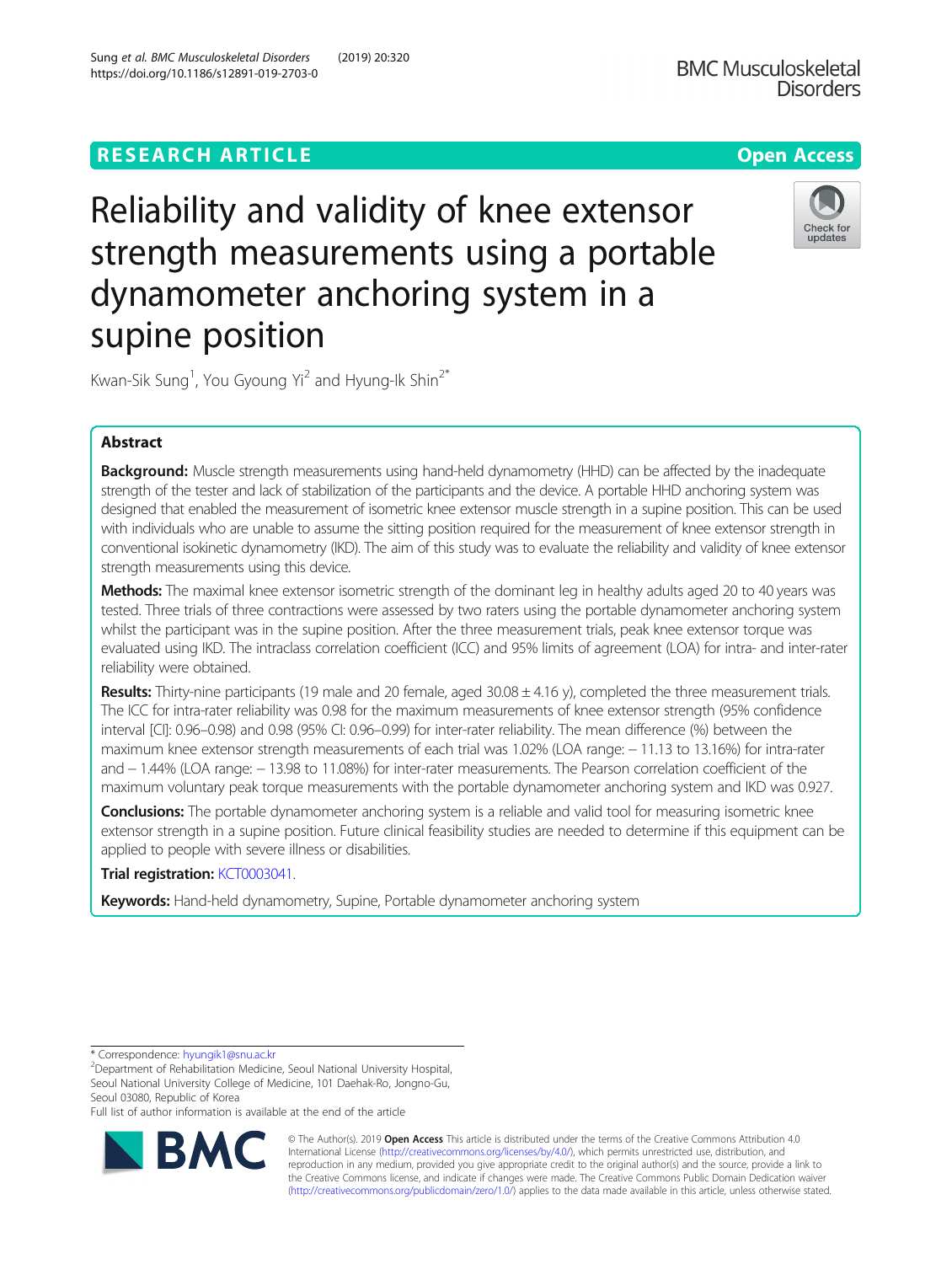# <span id="page-1-0"></span>Background

Loss of muscle strength in adulthood has been linked to frailty  $[1]$  $[1]$ , increased risk of disability  $[2, 3]$  $[2, 3]$  $[2, 3]$  $[2, 3]$ , and mortality [[4\]](#page-6-0). Lower extremity muscle strength affects postural stability and gait [\[5](#page-6-0)] and also predicts survival in middle age and later life [\[6,](#page-6-0) [7\]](#page-6-0). Therefore, lower-extremity muscle strength assessment is essential for clinicians [\[8](#page-6-0)].

Muscle strength can be evaluated using manual muscle testing (MMT), hand-held dynamometry (HHD), and isokinetic dynamometry (IKD) [\[9](#page-6-0)]. Although IKD is considered to be the gold standard for measuring strength [\[10](#page-6-0)], the equipment is large, expensive, lacks portability, and requires time-consuming testing and training sessions [\[11](#page-6-0)– [13](#page-6-0)]. Thus, the application of IKD is impractical in many clinical settings.

Compared to IKD for muscle strength assessment, HHD devices are simple, portable, relatively inexpensive, and can be used at the bedside  $[11, 12, 14]$  $[11, 12, 14]$  $[11, 12, 14]$  $[11, 12, 14]$  $[11, 12, 14]$  $[11, 12, 14]$ . However, the accuracy of HHD measurements can be affected by lack of stabilization of the participants and the device [[9](#page-6-0)]. Especially, isometric strength can be underestimated if the examiner is unable to oppose enough force to keep the tested limb in a fixed position [\[15\]](#page-6-0).

To address the concerns associated with HHD devices, several anchoring systems to fix the HHD have been used with favorable results [\[10,](#page-6-0) [16](#page-6-0)–[20\]](#page-6-0). However, these anchoring systems required the HHD to be fixed to the wall [\[10](#page-6-0), [16](#page-6-0)] or to be constructed on the examination table prior to use [[17](#page-6-0)–[21](#page-6-0)]. When the system is used on the patients' bed, the bed must be moved to an appropriate place for the measurement, or the anchoring systems must be installed every time another patient is measured. Therefore, it may be more practical to move patients to the laboratory rather than to conduct bedside measurements. However, this is not possible in severe cases such as in patients who are admitted to the intensive care unit. Therefore, although portability is

considered to be an advantage of HHD, the HHD anchoring systems reported in previous studies limit portability.

We designed a simple, more portable HHD anchoring device that can measure knee extensor muscle strength in a supine posture on a hospital bed. The aim of this study was to examine the reliability and validity of knee extensor strength measurements using this anchoring system. It was hypothesized that the HHD anchoring system would demonstrate good intra- and inter-rater reliability for knee extensor strength measurement (< 15% limit of agreement).

# Methods

# Subjects

Healthy adults, aged 20 to 40 years, were enrolled in the study. Participants with a history of traumatic spine or lower extremity injury within the past six months, or who were unable to give written consent or understand the procedures of the experiment were excluded. The Seoul National University Hospital Institutional Review Board (No. 1801–072-916) approved the study and written informed consent forms were obtained. The participants were fully informed of the study purpose and procedures prior to enrollment. Analysis of pilot study data using the 95% limits of agreement (LOA) confidence interval, indicated that a minimum of 31 participants were required to demonstrate good intra- and inter-rater reliability  $\langle$  < 15% LOA). The target number of participants was determined through pilot data analysis (Additional file [1](#page-6-0)).

# Portable dynamometer anchoring system

The knee flexion angle was fixed at 35° on the portable anchoring system (Fig. 1A). At this angle, higher knee extensor EMG activity [\[22\]](#page-6-0) and favorable measurement reliability has been demonstrated [[23,](#page-6-0) [24](#page-7-0)]. The frame, which was positioned perpendicular to the tibia, was designed to be moved up and down depending on the size



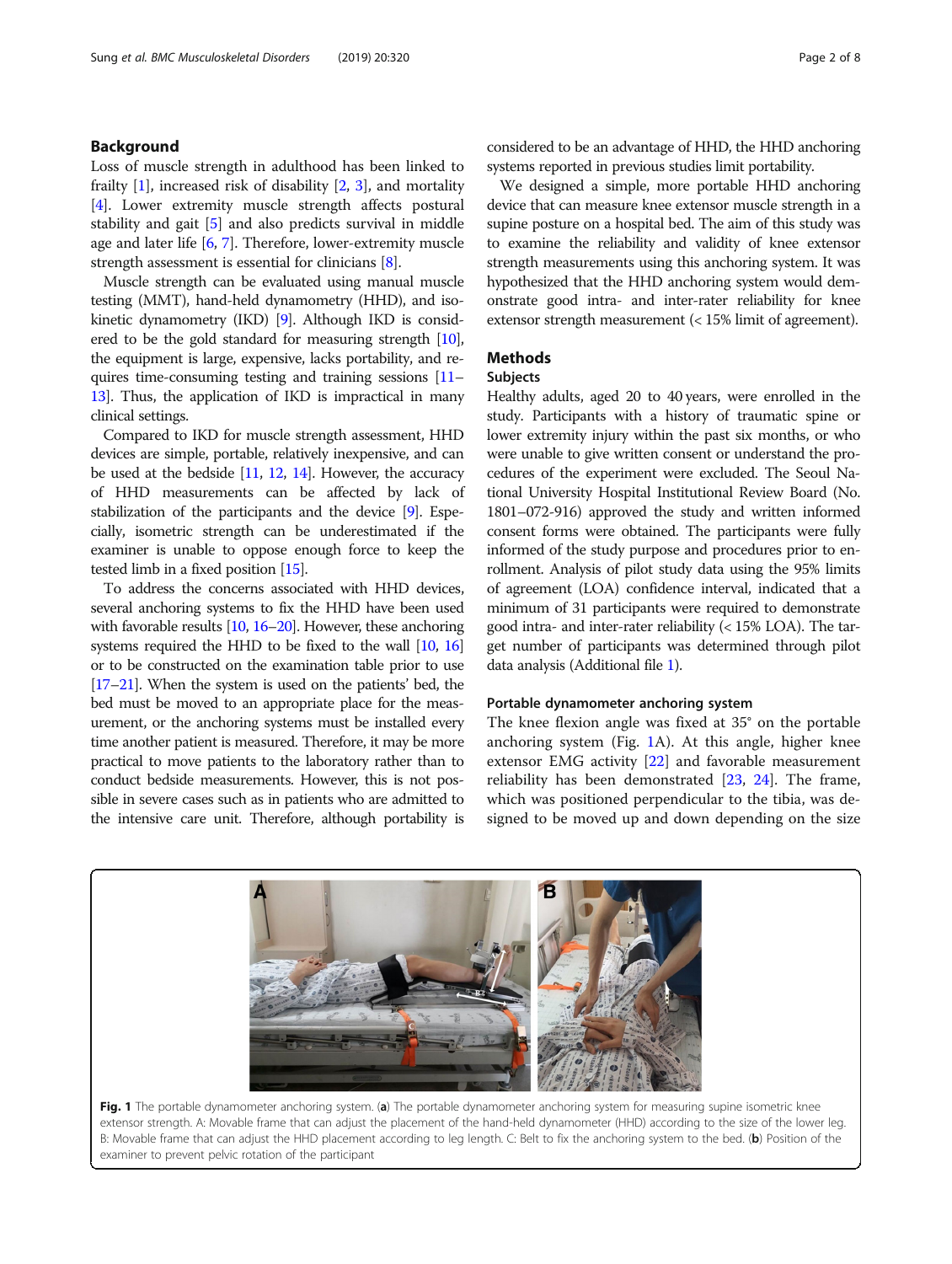<span id="page-2-0"></span>of the leg. The HHD was placed 5 cm proximal to the lateral malleolus. The position of the HHD could be adjusted according to leg length.

The base of the anchoring system has four 'U' shaped rings, which allow the instrument to be fixed to the hospital bed. The thigh of each participant was fixed using a Velcro strap to minimize the compensatory action of hip flexion. A battery-operated, microFET II TM load cell system (Hoggan health industries, Draper, UT, USA), with a digital display of peak force ranging from 12.1 N to 1334.5 N, in 0.4 N increments, was anchored to the device.

#### Measurement using the anchoring system

Isometric knee extensor strength (N) was measured using the portable dynamometer anchoring system in a supine position. Before the measurements, the position of the HHD was adjusted according to leg length and thickness. Each participant completed a familiarization session that included three knee extensor contractions of the dominant leg, defined as the preferred leg for kicking. The participants' arms were positioned loosely across their chest. The assessment consisted of a total of three trials, with three maximal isometric contractions per 5 s of each trial. Thus, a total of nine contractions of the dominant leg knee extensors were performed by each participant. The maximal force values (N) from the three trials were used for analysis. The measurement commenced following a 'kick' sound, which was recorded by rater 2 in advance [\[20\]](#page-6-0). When the participants forcefully extended their knees, the examiner exerted pressure on the anterior superior iliac spine so that participants could not compensate by pelvic rotation (Fig. [1](#page-1-0)B). The first and second trials were evaluated by rater 1, and the third was evaluated by rater 2. The rest interval between trials was 30 min, and the rest interval between contractions was 30 s. To minimize fatigue in patients who cannot be in a sitting position, the rest interval was longer than the 5 to 10 min used in previous studies with normal subjects [\[16](#page-6-0), [24](#page-7-0), [25](#page-7-0)]. However, it was shorter than the one hour of rest interval employed in hematologic malignancy patients [\[26](#page-7-0)]. The lever arm length (m), from the knee joint to the HHD (5 cm proximal to the lateral malleolus), was measured by rater 1. The participants were instructed to inform the examiner if they experienced any pain or general discomfort during the testing procedure. They were also informed that the testing procedure could be stopped at any time upon request.

## Measurement using an isokinetic dynamometer

Isometric knee extension strength (Nm) was measured using a Biodex system 4 pro (Biodex Medical Systems Inc., Shirley, New York). Participants were seated with an 85° hip flexion angle and a 90° knee flexion angle [[27](#page-7-0)], which is a standard method of measuring knee extensor strength in IKD. To assess the validity of the portable dynamometer anchoring system developed, we tried to analyze the correlation between torque values obtained using the anchoring system and IKD rather than compare the absolute torque values produced by both devices. The chest and pelvis were secured to the chair using Velcro straps, and a padded ankle strap was placed 5 cm proximal to the lateral malleolus. The isokinetic dynamometer was interfaced with an external data acquisition system (MP150; Biopac Systems, Inc.; Goleta, CA). Participants performed three maximal isometric contractions of 5 s with a 30 s rest between each contraction 30 min after the HHD measurements.

#### Statistical analyses

A two-way random effect model (intra-class correlation [ICC]  $_{2.1}$ ), was used to examine intra- and inter-rater reliability. ICCs > .75 were deemed to represent good reliability, .50 to .75 moderate reliability, and < .50 poor reliability [[28](#page-7-0)]. The correlation between the HHD measurement values (N) multiplied by leg length (m) and the torque values (Nm) measured with the Biodex system was analyzed using Pearson correlational analysis.

The standard error of measurement (SEM) was calculated using the following formula:  $SEM = SD$  ( $\sqrt{1-ICC}$ ), where SD represents the standard deviation [\[29\]](#page-7-0). The minimal detectable change (MDC) was calculated as 1.96xSEMx $\sqrt{2}$  [\[29\]](#page-7-0). To calculate the LOA, the mean  $\pm$  (t<sub>0.5,</sub>  $_{df}$  n-1) (s diff)  $\sqrt{1+1/n}$  was used [\[30](#page-7-0)]. In the Bland and Altman plots, the differences were expressed both as absolute values (N) and percentages (%). The latter were calculated using the method described by Giavarina [\[31\]](#page-7-0).

A repeated measures ANOVA was carried out using the three maximal isometric knee extensor strength measurements from each trial to test for learning or fatigue effects [[32](#page-7-0)]. All statistical analyses were performed using the statistical package for the social sciences (SPSS) for windows (version 23, SPSS, IBM Corporation, New York, NY, USA).

# Results

Forty healthy participants (20 males, 20 females) with a mean  $\pm$  standard deviation (SD) age of 30.1  $\pm$  4.2 y, height of  $169.8 \pm 7.2$  cm, and body mass of  $65.4 \pm 13.6$  kg were enrolled in the study. One participant dropped out due to knee pain after the first session. The repeated measures ANOVA yielded no significant differences ( $p = 0.059$ ) between the three maximal knee extensor strength

**Table 1** Maximal isometric knee extensor strength measurements for each trial and each rater

| Measurement       | Mean (N) | SD (N) | Range (N)   |
|-------------------|----------|--------|-------------|
| Trial 1 – rater 1 | 492.00   | 1571   | 213.3-813.8 |
| Trial 2 – rater 1 | 486.87   | 153.0  | 239.3-761.2 |
| Trial 3 – rater 2 | 499.32   | 1592   | 238.0-799.0 |

SD: standard deviation; N: Newtons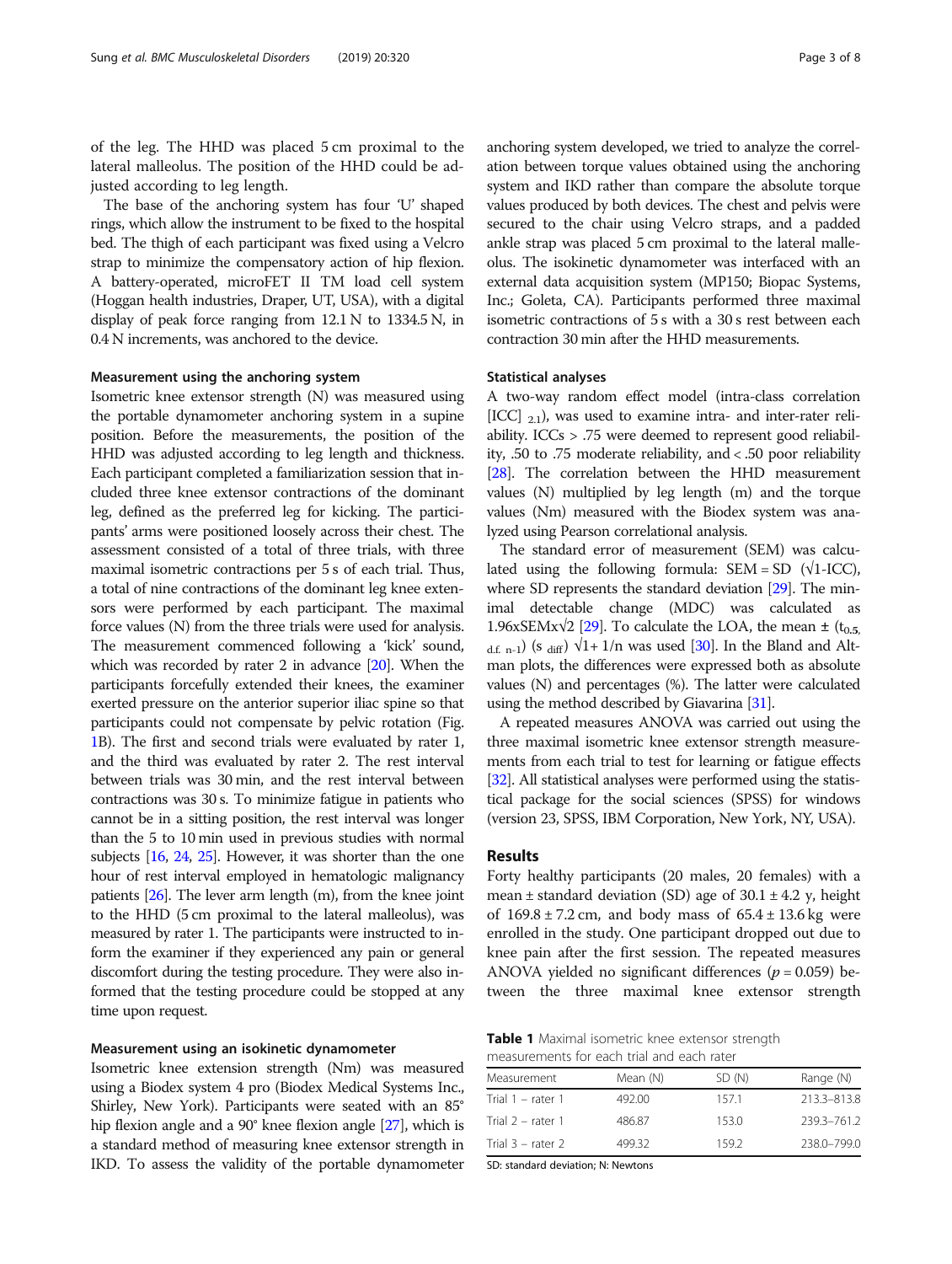Table 2 Intra- and inter-rater reliability of maximal isometric knee extensor strength in each trial

|                              |           | ICC Mean (95% CI) SEM (%) Mean (SD) MDC (%) Mean (SD) |
|------------------------------|-----------|-------------------------------------------------------|
| Intra-rater 0.98 (0.96-0.98) | 21.8(4.5) | 60.4(12.3)                                            |
| Inter-rater 0.98 (0.96-0.99) | 22.2(4.5) | 61.6(12.4)                                            |

ICC: intraclass correlation coefficient, CI: confidence interval, SEM: standard error of measurement, MDC: minimal detectable change

measurement trials. This indicated that there were no learning or fatigue effects between the first and third trials.

# Intra-rater and inter-rater reliability

The mean maximal isometric knee extensor strength values measured in each trial using the portable dynamometer anchoring system in healthy adults  $(n = 39)$  are presented in

Table [1](#page-2-0). The intra- and inter-rater reliability for the maximal knee extensor strength measurements in each trial are presented in Table 2.

Both the intra and inter-rater comparisons showed an excellent level of reliability. The MDCs for the intraand inter-rater measurements were 60.39 N (12.34%) and 61.58 N (12.42%), respectively.

For the intra-rater measurements, the average difference between the two isometric knee extensor strength measurement trials (Fig. 2A) was 5.13 N (LOA range: − 58.30 to 68.57 N). The average difference (%) between the two trials (Fig. 2B) was 1.02%, with an LOA range from − 11.28 to 13.32% [[31\]](#page-7-0).

For the inter-rater isometric knee extensor strength measurements, the average difference between the first and the second rater (Fig. [3A](#page-4-0)) was − 7.33 N (LOA range:

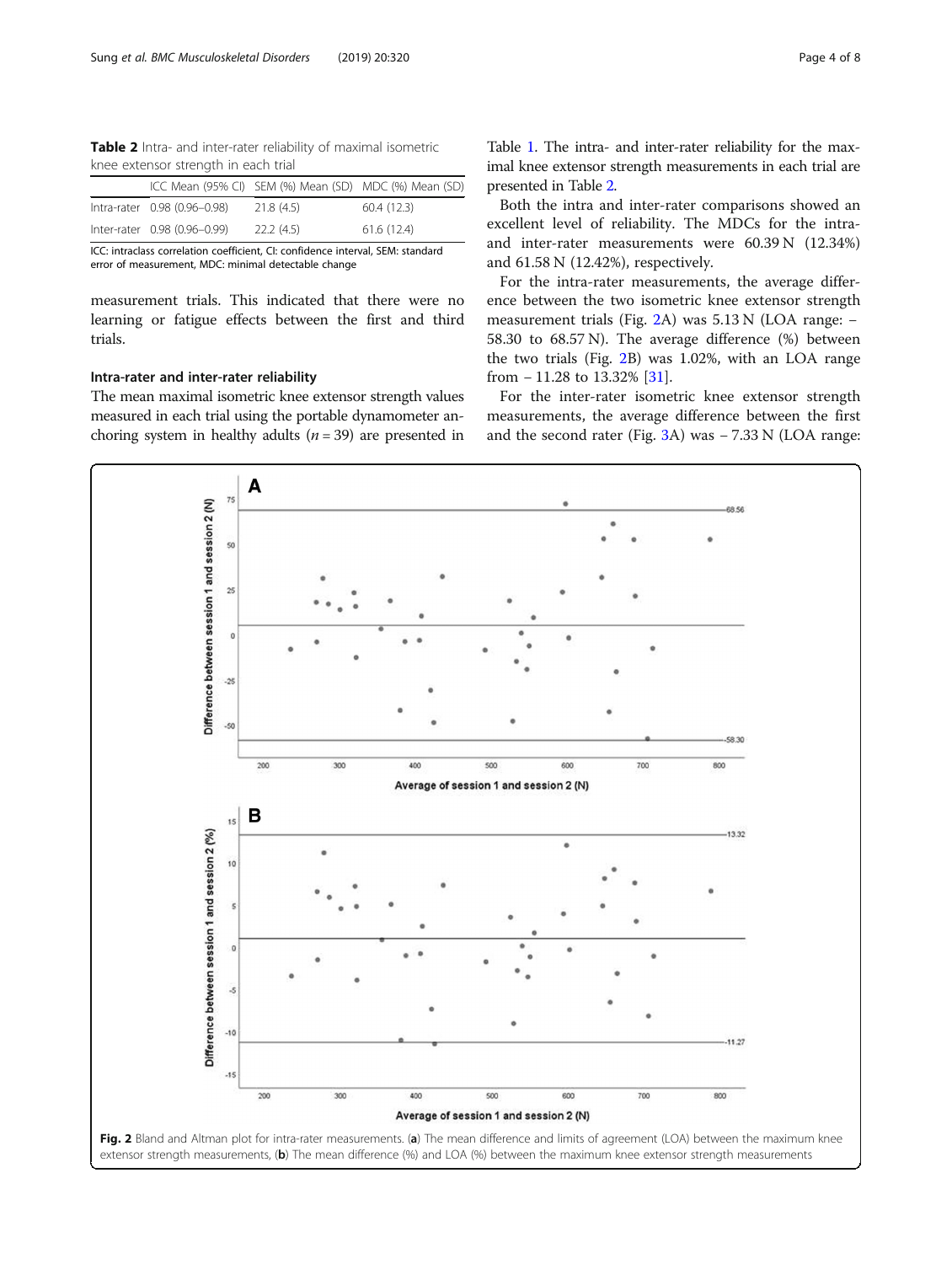<span id="page-4-0"></span>

− 70.27 to 55.61 N). The average difference (%) between the first and the second rater (Fig. 3B) was − 1.45% with an LOA range from − 13.99 to 11.08%.

# Validity of the portable dynamometer anchoring system measurements

The mean peak torque values obtained using the portable dynamometer anchoring system and IKD (Biodex) were  $165.0 \pm 58.7$  Nm and  $186.1 \pm 77.5$  Nm, respectively. The ICC was 0.85 for the maximum measurements of knee extensor strength (95% CI: 0.61–0.93). There was a significant correlation between the maximal voluntary peak torque from the portable anchoring system (obtained by multiplying the force by the lever arm length) and the values generated from the isokinetic dynamometer (r = 0.927,  $p < 0.001$ ) (Fig. [4](#page-5-0)).

## **Discussion**

The dynamometer anchoring system developed in this study produced excellent intra- and inter-rater reliability for maximal isometric knee extensor strength measurements. These results are similar to the findings of other HHD fixation studies [\[10](#page-6-0), [21](#page-6-0)]. Jackson et al. reported an intra-rater ICC of 0.93 for isometric knee extensor strength using a portable polyvinyl chloride pipe stabilization device [\[10](#page-6-0)]. Koblbauer et al. reported excellent ICCs for intra- and inter-rater reliability of knee extensor muscle strength measurements (0.92–0.97 and 0.95–0.96, respectively), when the HHD was fixed to a frame on a table using straps [\[21](#page-6-0)].

The advantage of the system developed in this study is that it can be applied to patients who are unable to walk or assume a sitting position. Therefore, unlike in previous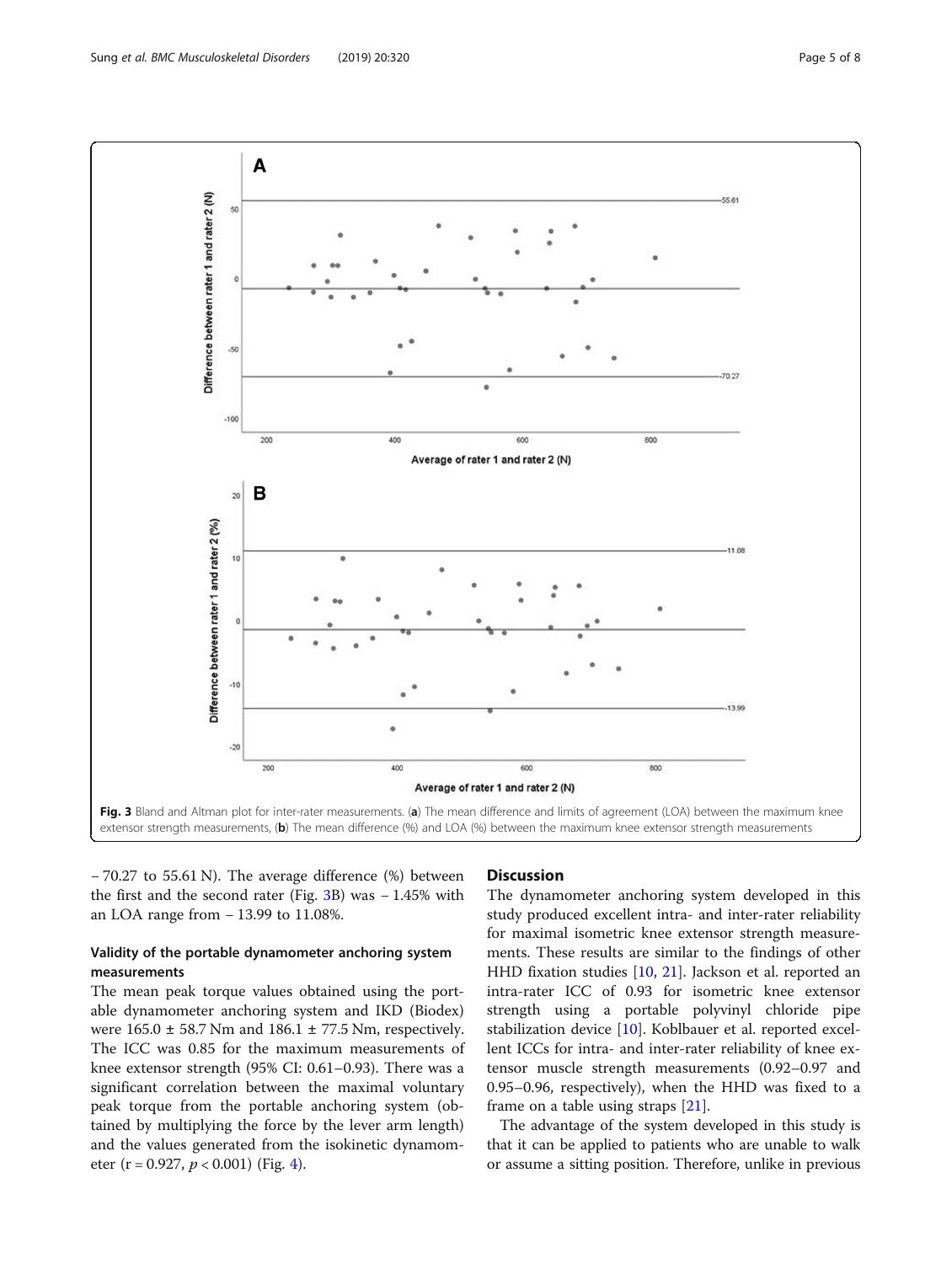<span id="page-5-0"></span>Sung et al. BMC Musculoskeletal Disorders (2019) 20:320 Page 6 of 8



studies, patients can be examined whist they are lying in a bed. Previous studies used anchoring systems that required the patient to be examined in a sitting position or moved to a laboratory. Due to the difficulty of directly measuring muscle strength in patients in intensive care units, ultrasonography has been used as a surrogate measurement technique to identify future impairment and changes in muscle strength and function [\[33](#page-7-0)–[35](#page-7-0)]. However, the HHD anchoring system developed in this study could be used in this setting to directly measure muscle strength and to predict future body function. Further advantages of the portable dynamometer anchoring system are that it weighs 10.2 kg and can either be carried or transported in small carts. It is quick to install on a bed (approximately 10 min), and the examination time is less than 5 min (including the time taken to explain the procedures to the participants).

The limitation of the anchoring system developed in this study is that it only measures knee extensor strength and it cannot be used to measure the strength of other muscle groups including the hip abductors and hip extensors. However, knee extensor strength is an important determinant of human locomotor efficiency and stability [\[36](#page-7-0)–[39](#page-7-0)] and it is positively associated with physical activity level and quality of life [[40,](#page-7-0) [41\]](#page-7-0).

We presented the MDC to examine the minimal amount of change that is required to distinguish a true performance change from a change due to variability in performance or measurement error when applying this anchoring system to healthy subjects. The MDC was 60.39 N (12.34%) for the intra-rater comparisons and 61.58 N (12.42%) for the inter-rater comparisons. A few studies have assessed the reliability of IKD. In the study by Mentiplay et al., the MDC for inter-rater reliability using IKD (KinCom) in healthy adults was 15.72% [\[25](#page-7-0)]. Another IKD study reported an MDC of 17.73% in

patients with osteoarthritis [[42](#page-7-0)]. Using Biodex IKD, Adsuar et al. found the MDC to be 21.5% in patients with fibromyalgia [[43](#page-7-0)]. The MDC values obtained for the HHD anchoring system developed in this study are lower than those reported in previous studies that used IKD. The supine position could have contributed to these results because the body contact area was greater than in the sitting position, suggesting the possibility of better stability in the supine position during muscle strength measurement.

The LOAs presented in this study (− 11.13 to 13.16% for intra-rater, and − 13.98 to 11.08% for inter-rater measurements), were also comparable to those presented in previous studies using IKD. When examining knee extensor torques in children using a Biodex IKD, Tsiros et al. reported the LOA range to be − 41.3 to 21.8 Nm (− 30.19 to 15.94%) [[44](#page-7-0)]. Adsuar et al. and Kean et al. also investigated knee extensor strength using an IKD, with the LOAs ranging from  $<-15\%$  to  $>17\%$  [\[42,](#page-7-0) [43](#page-7-0)].

There are a few limitations of this study. Firstly, a learning effect may have occurred when exerting knee extension force using the anchoring system developed in this study. Although a significant learning effect was not demonstrated by the repeated measure ANOVA ( $p = 0.059$ ), the mean force value for session 3 was 499.33 N, which was higher than that of session  $1$  (492.00 N) and session  $2$  (486.87 N). Although there was one training session for familiarization before the measurement trials, more training sessions could be required in future studies. Secondly, the participants were healthy volunteers. The knee extensor strength measurement method proposed in this study is advantageous, since it can be used with severely ill or disabled persons who cannot assume a sitting posture or move to a laboratory. Future studies examining the efficacy of this portable anchoring system with specific populations or in environments such as intensive care units are needed.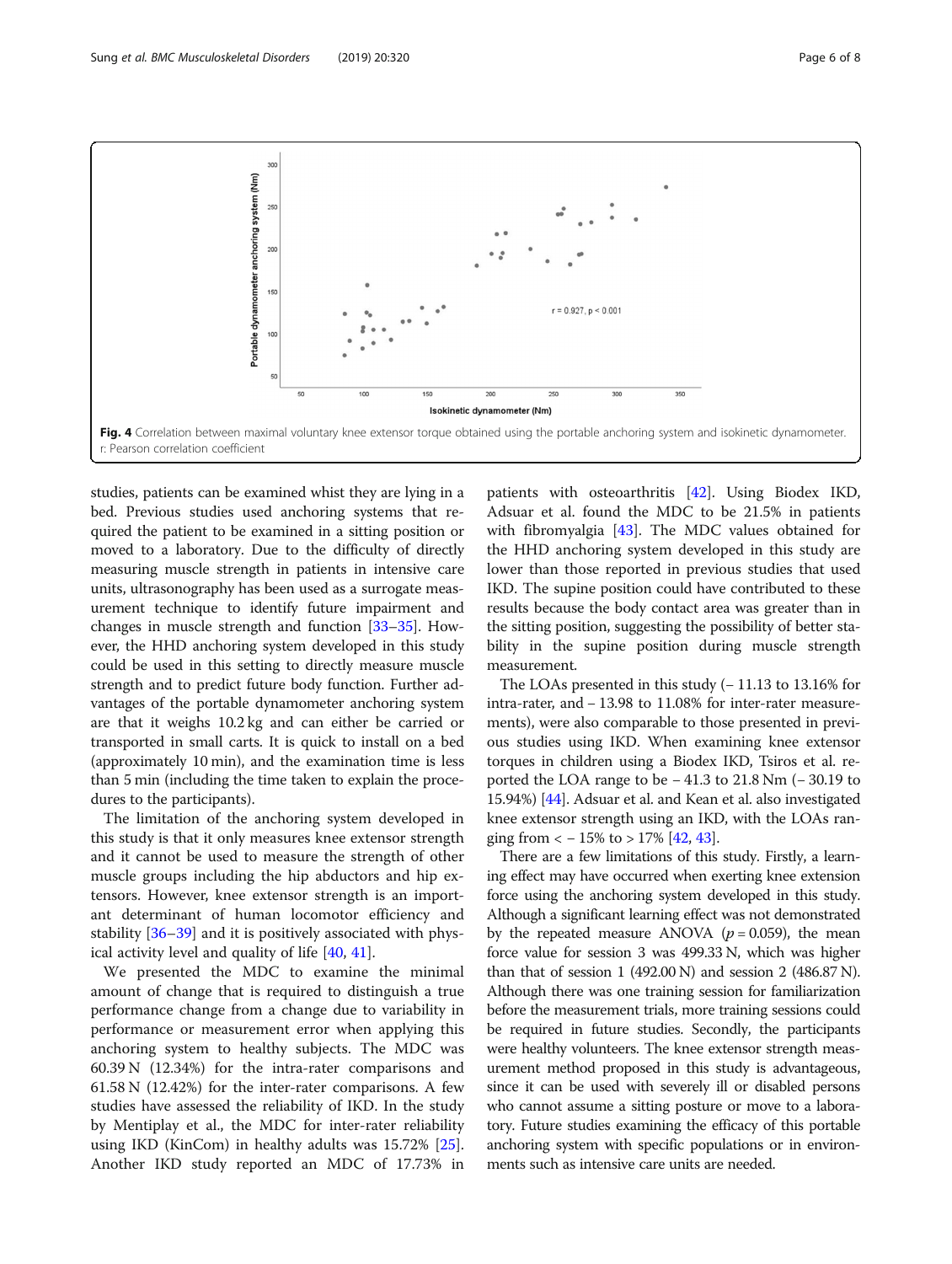# <span id="page-6-0"></span>Conclusions

Measurements of isometric knee extensor strength in a supine position using the portable dynamometer anchoring system designed for this study showed a high level of reliability and validity in healthy subjects. Future clinical feasibility studies are needed to determine if this equipment can be applied to people with severe illness or disabilities.

# Additional file

[Additional file 1:](https://doi.org/10.1186/s12891-019-2703-0) Pilot data analysis results. (DOCX 25 kb)

#### Abbreviations

CI: Confidence interval; HHD: Hand-held dynamometry; ICC: Intraclass correlation coefficient; IKD: Isokinetic dynamometer; LOA: Limits of agreement; MDC: Minimal detectable change; MMT: Manual muscle test; SD: Standard deviation; SEM: Standard error of measurement

#### Acknowledgements

None.

#### Authors' contributions

KS: acquisition of data; analysis and interpretation of data; analysis and interpretation of data; and critical revision of manuscript. YY: acquisition of data; analysis and interpretation of data; and critical revision of manuscript. H-IS: study concept and design; acquisition of data; analysis and interpretation of data; study supervision; and critical revision of manuscript for intellectual content. All authors have read and approved the final manuscript.

#### Funding

This research was supported by an R&D grant (No. 800–20180055) from the Korea National Rehabilitation Center Research Institute, Ministry of Health & Welfare, registered in Seoul National University College of Medicine No. 800– 20180055. The funders had no role in study design, data collection, analysis, decision to publish, or preparation of the manuscript.

#### Availability of data and materials

Data is available upon reasonable request from the corresponding author.

#### Ethics approval and consent to participate

All of the procedures performed in this study involving human participants were in accordance with the ethical standards of the institutional and/or national research committee and with the 1964 Helsinki declaration and its later amendments or comparable ethical standards. Ethical approval was obtained from the Seoul National University Hospital Institutional Review Board (IRB) No. 1801–072-916. All participants provided written informed consent.

#### Consent for publication

Not applicable.

#### Competing interests

The authors declare that they have no competing interests.

#### Author details

<sup>1</sup>Department of Rehabilitation Medicine, Seoul National University Hospital, Seoul, Republic of Korea. <sup>2</sup>Department of Rehabilitation Medicine, Seoul National University Hospital, Seoul National University College of Medicine, 101 Daehak-Ro, Jongno-Gu, Seoul 03080, Republic of Korea.

## Received: 11 January 2019 Accepted: 3 July 2019 Published online: 08 July 2019

#### References

1. Syddall H, Cooper C, Martin F, Briggs R, Aihie Sayer A. Is grip strength a useful single marker of frailty? Age Ageing. 2003;32(6):650–6.

- 2. Puthoff ML, Nielsen DH. Relationships among impairments in lowerextremity strength and power, functional limitations, and disability in older adults. Phys Ther. 2007;87(10):1334–47.
- 3. Hairi NN, Cumming RG, Naganathan V, Handelsman DJ, Le Couteur DG, Creasey H, et al. Loss of muscle strength, mass (sarcopenia), and quality (specific force) and its relationship with functional limitation and physical disability: the Concord health and ageing in men project. J Am Geriatr Soc. 2010;58(11):2055–62.
- 4. Legrand D, Vaes B, Matheï C, Adriaensen W, Van Pottelbergh G, Degryse JM. Muscle strength and physical performance as predictors of mortality, hospitalization, and disability in the oldest old. J Am Geriatr Soc. 2014;62(6): 1030–8.
- 5. Kim SG, Lee YS. The intra-and inter-rater reliabilities of lower extremity muscle strength assessment of healthy adults using a hand held dynamometer. J Phys Ther Sci. 2015;27(6):1799–801.
- 6. Swallow EB, Reyes D, Hopkinson NS, Man WD, Porcher R, Cetti EJ, et al. Quadriceps strength predicts mortality in patients with moderate to severe chronic obstructive pulmonary disease. Thorax. 2007;62(2):115–20.
- 7. Volaklis KA, Halle M, Meisinger C. Muscular strength as a strong predictor of mortality: a narrative review. Eur J Intern Med. 2015;26(5):303–10.
- 8. Wang CY, Olson SL, Protas EJ. Test-retest strength reliability: hand-held dynamometry in community-dwelling elderly fallers. Arch Phys Med Rehabil. 2002;83(6):811–5.
- 9. Kolber MJ, Cleland JA. Strength testing using hand-held dynamometry. Phys Ther Rev. 2005;10(2):99–112.
- 10. Jackson SM, Cheng MS, Smith AR Jr, Kolber MJ. Intrarater reliability of hand held dynamometry in measuring lower extremity isometric strength using a portable stabilization device. Musculoskelet Sci Pract. 2017;27:137–41.
- 11. O'Shea SD, Taylor NF, Paratz JD. Measuring muscle strength for people with chronic obstructive pulmonary disease: retest reliability of hand-held dynamometry. Arch Phys Med Rehabil. 2007;88(1):32–6.
- 12. Rabinovich RA, Bui K-L, Nyberg A, Saey D, Maltais F. Assessment of limb muscle function: Textbook of Pulmonary Rehabilitation. Cham: Springer; 2018. p. 73–91.
- 13. Trudelle-Jackson E, Jackson AW, Frankowski CM, Long KM, Meske NB. Interdevice reliability and validity assessment of the Nicholas hand-held dynamometer. J Orthop Sports Phys Ther. 1994;20(6):302–6.
- 14. Stark T, Walker B, Phillips JK, Fejer R, Beck R. Hand-held dynamometry correlation with the gold standard isokinetic dynamometry: a systematic review. PM&R. 2011;3(5):472–9.
- 15. Visser J, Mans E, de Visser M, Van den berg-Vos RM, Franssen H, JMBV d J, et al. Comparison of maximal voluntary isometric contraction and hand-held dynamometry in measuring muscle strength of patients with progressive lower motor neuron syndrome. Neuromuscul Disord. 2003;13(9):744–50.
- 16. Kolber MJ, Beekhuizen K, Cheng MS, Fiebert IM. The reliability of hand-held dynamometry in measuring isometric strength of the shoulder internal and external rotator musculature using a stabilization device. Physiother Theory Pract. 2007;23(2):119–24.
- 17. Gafner S, Bastiaenen CH, Terrier P, Punt I, Ferrari S, Gold G, et al. Evaluation of hip abductor and adductor strength in the elderly: a reliability study. Eur Rev Aging Phys Act. 2017;14(1):5.
- 18. Shin HI, Sung KH, Chung CY, Lee KM, Lee SY, Lee IH, et al. Relationships between isometric muscle strength, gait parameters, and gross motor function measure in patients with cerebral palsy. Yonsei Med J. 2016;57(1):217–24.
- 19. Kollock RO Jr, Onate JA, Van Lunen B. The reliability of portable fixed dynamometry during hip and knee strength assessments. J Athl Train. 2010; 45(4):349–56.
- 20. Thorborg K, Bandholm T, Hölmich P. Hip-and knee-strength assessments using a hand-held dynamometer with external belt-fixation are inter-tester reliable. Knee Surg Sports Traumatol Arthrosc. 2013;21(3):550–5.
- 21. Koblbauer IF, Lambrecht Y, van der Hulst ML, Neeter C, Engelbert RH, Poolman RW, et al. Reliability of maximal isometric knee strength testing with modified hand-held dynamometry in patients awaiting total knee arthroplasty: useful in research and individual patient settings? A reliability study. BMC Musculoskelet Disord. 2011;12(1):249.
- 22. Maffiuletti NA, Lepers R. Quadriceps femoris torque and EMG activity in seated versus supine position. Med Sci Sports Exerc. 2003;35(9):1511–6.
- 23. Martin HJ, Yule V, Syddall HE, Dennison EM, Cooper C, Aihie Sayer A. Is hand-held dynamometry useful for the measurement of quadriceps strength in older people? A comparison with the gold standard Bodex dynamometry. Gerontology. 2006;52(3):154–9.